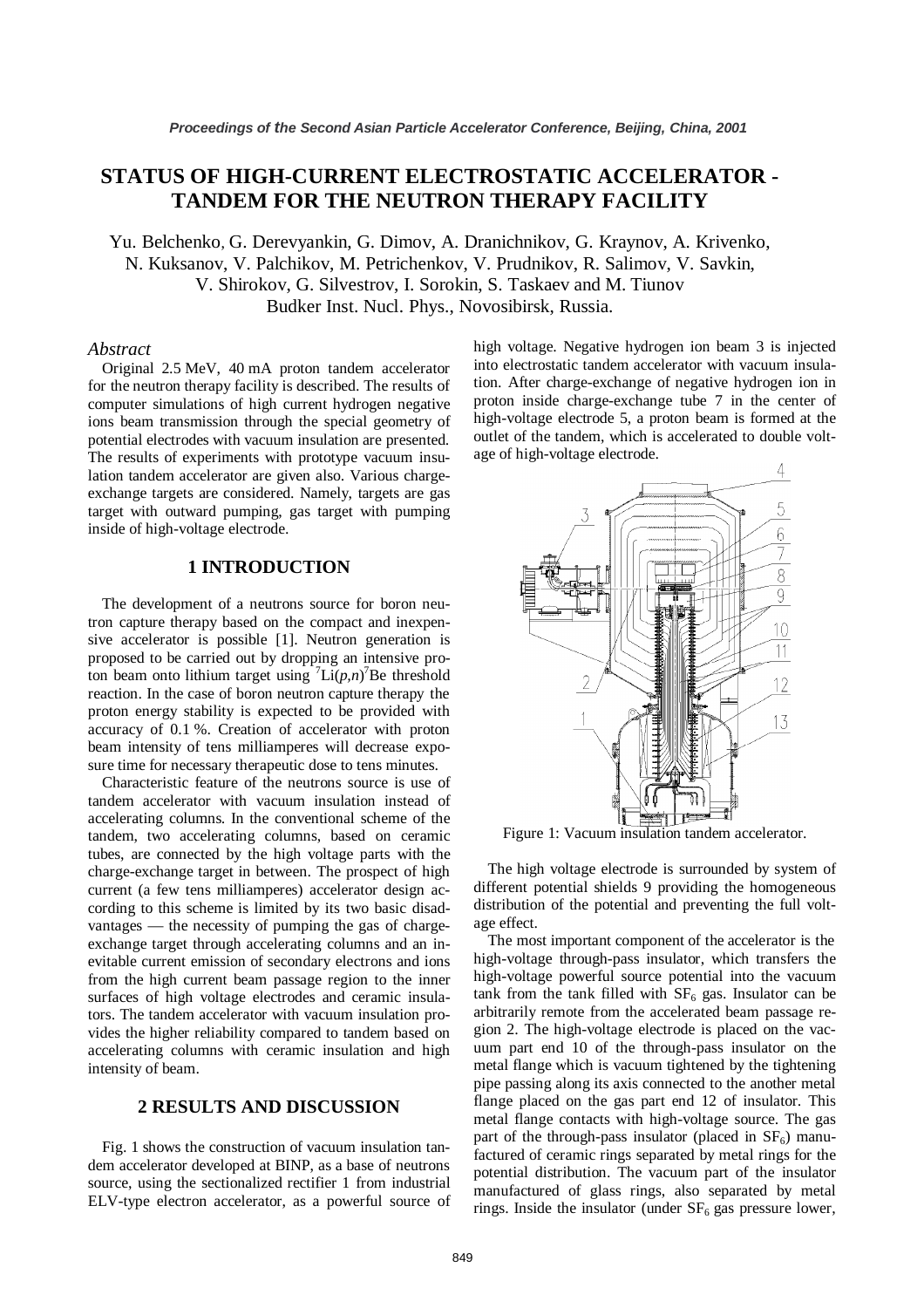than outside gas part insulator pressure) around the tightening pipe thin wall pipes of various lengths 11 are concentrically located to connect the respective metal rings of different potential on the gas part of the insulator and its vacuum part. The voltage is applied to these rings from the resistive divider 13 providing the homogeneous distribution of the potential along the insulator length. Vacuum pumping is carried out through mouth 4.

Coaxial round holes for the beam passage are in the walls of vacuum tank, high-voltage electrode and in the shields. Since the thin-wall shields placed along the equipotential surfaces of the electrostatic field hardly contribute into focusing. In general the low energy beam focusing in this system is provided by two axisymmetric lenses: electrostatic (input hole of the first accelerating gap) and magnet one, placed before input hole. The defocusing lens in the high-voltage electrode input hole is weak since here the beam has already high energy.

Computer simulation of transport of a dense beam from the source to the charge-exchange target in electric and magnetic fields taking account of space charge and emittance of the beam is carried out. Focusing optic system is to be optimized for transporting negative hydrogen ion beam without significant increase of the beam emittance. Minimization of effect of spatial charge compensation is desirable. It was determined that transporting may be provided by both electrostatic and magnetic lenses in variant of the "hard" beam introduction into tandem.

Fig.2 shows computer simulation envelope results for 40 mA, 10 mA and 1 mA H– beams with 1 eV initial ions cross energy.



 Figure 2: Example of computer simulation envelope results for some H– beams.

A "soft" beam introduction into tandem, which is realized by more fluent increase of electric field for Pierce geometry of electrodes, was discussed also. Accelerating voltage must be in good accordance with ion beam density in "soft" beam introduction.

At the test desk available, dc H<sup>−</sup> 5 mA, 25 keV ion beam was obtained at the model of negative ion source.

Preliminary measurements of dc H<sup>−</sup> ion beam emittance were carried out [2]. The value obtained for the normalized emittance  $0.3 \cdot \pi$  mm⋅mrad meets the requirements.

An analysis of application of different charge-exchange targets has been made [3]. A gas target was chosen for use. The charge-exchange target is a pipe with an inner hole of  $6 - 15$  mm diameter and  $\sim 400$  mm length. In the center of the pipe, gas leaks at a rate providing the efficient density of the target  $3 \times 10^{16}$  mol⋅cm<sup>-2</sup> required for the 99 % charge-exchange. The next gas charge-exchange targets were assigned to be used: i) argon gas target with outer pumping through the heads of potential shields; ii) argon gas target with recycling turbo-molecular pumping inside the high-voltage electrode; iii) gas target with gas freezing on the nitrogen trap inside the highvoltage electrode. Fig.1 shows the nitrogen trap variant.

The pump 6 is a toroidal volume of  $\sim$  12 liters placed in the upper part of the high-voltage electrode above the tube of the charge-exchange target. It can be filled with liquid nitrogen. The lower part of the toroidal volume is the surface of pumping out. It is constructed as copper rings that are in close heat contact with the pump body manufactured of stainless steel. A number of copper plates increasing the surface of pumping out to  $\sim 1 \text{ m}^2$  is soldered to the rings.

Some coaxial dielectric tubes are placed in the center of the rectifier to provide liquid nitrogen supply into the pump, which is under high voltage potential. The outer ceramic tube separates the rectifier volume filled with  $SF<sub>6</sub>$ and the inner high voltage electrode volume of the tube filled with nitrogen. Liquid nitrogen is supplied to toroidal volume through the inner tubes thermoinsulated in this way. In this case some gases, as  $CO<sub>2</sub>$  is supposed to be used as charge-exchange gas.  $CO_2$  condenses at –56  $°C$ and is highly heat-conducting in solid state.

In volume 8 are placed charge-exchange target control systems.

There are exist energy evolving on account of ion beam interacts both residual gas of vacuum tank and chargeexchange target gas. It was determined that heat up to 5 kW can be taken from high-voltage electrode region using transformer oil.

In general, there are two kind of consequences of vacuum breakdowns in dependence on vacuum gap storage energy: with increasing and decreasing of electrical strength of high-voltage vacuum gap. For tandem accelerator with vacuum insulation the separate vacuum gap storage energy is depended on number of accelerating (vacuum) gaps. Maximum separate vacuum gap storage energy is 44 J for 4-gaps system, 30 J for 6-gaps system and 15 J for 12-gaps system.

There are 2 types of breakdowns in accelerator - tandem: breakdowns at full voltage and breakdowns of any separate vacuum gap. Fig. 3 shows vacuum gaps overvoltages  $E_N/E_0$  under breakdowns at full voltage.  $E_N$  and  $E_0$  are vacuum gap electric field intensities after and before breakdown, accordingly. The vacuum gap number increases from high-voltage electrode to "ground" one.